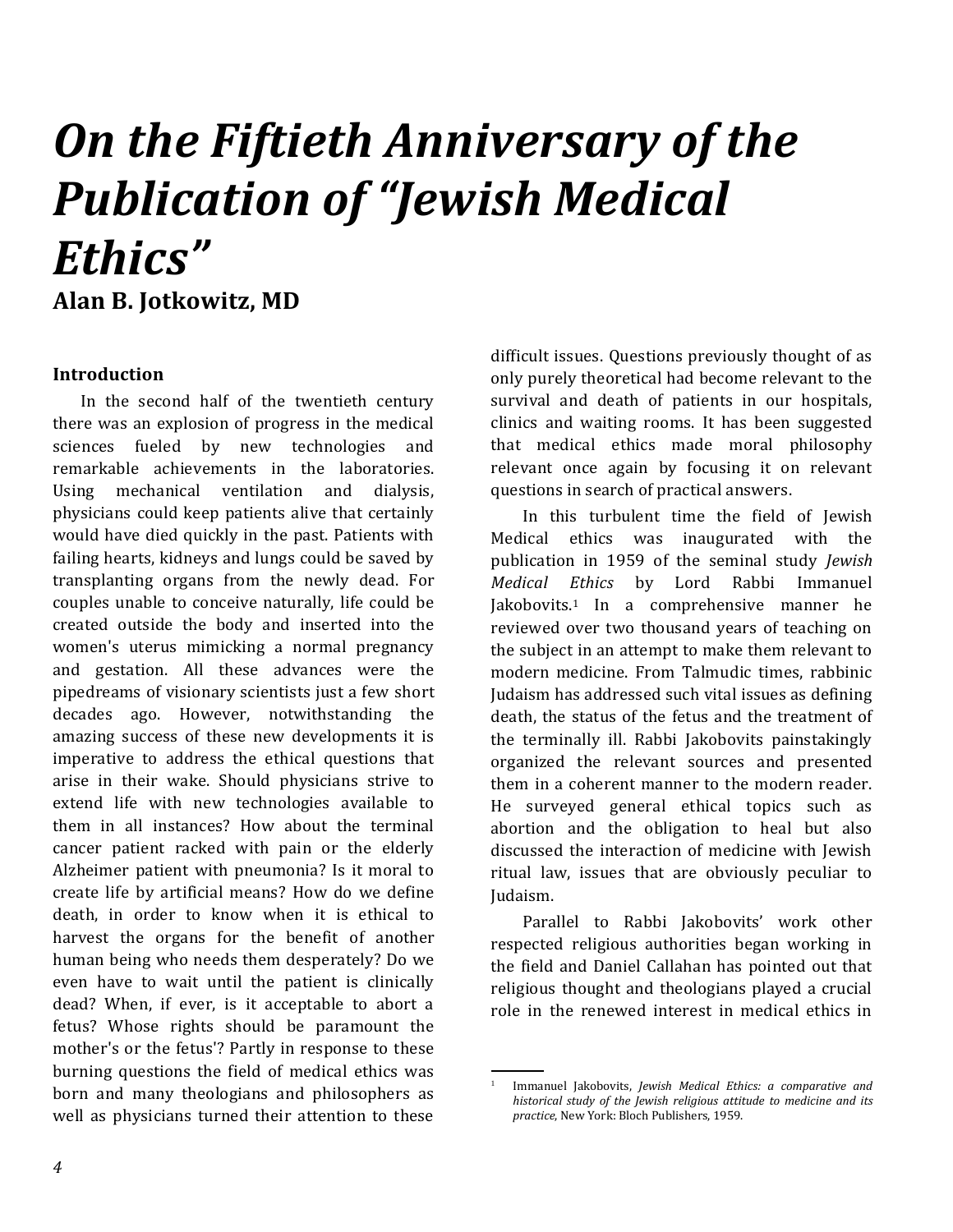the 1950's and 1960's.<sup>2</sup> Starting with the publication of Joseph Fletcher's *Morals and Medicine* in 1954, Paul Ramsey's *The Patient as Person* in 1970 and the works of James Gustafson and Richard McCormick these thinkers used the wisdom of ancient traditions to answer ethical dilemmas posed by technological advances in medicine and their impact on the doctor-patient relationship.

## **Jewish Medical Ethics**

Rabbi Jakobovits' masterpiece was a reworking of his doctoral thesis, which he received in 1955 from the University of London. Among the significant achievements of the work are:

- 1. It was not only the founding work of the discipline of Jewish medical ethics but also one of the pioneering works of general medical ethics. In the 1950's there was a renewed interest in the discipline possibly as a result of the gross violations of accepted standards of ethical practice by Nazi physicians. This revulsion led to the adoption of the Nuremberg Code whose first principle states: "The voluntary consent of the human subject is absolutely essential" for any research involving human subjects. This attention and interest originally given to research ethics was naturally extended to other moral dilemmas in medicine.
- 2. The defining principle of modern medical ethics is unlimited human autonomy. Joseph Fletcher, a contemporary of Rabbi Jakobovits and a Protestant theologian, was the first to develop this theme in his classic work *Morals and Medicine*. <sup>3</sup> The book presents medical ethics as essentially a collection of human rights. He argues for the rights of humans to decide how they want to die – endorsing euthanasia; and for the rights of humans to

.

decide how they want to procreate thereby endorsing all forms of artificial reproduction. Rabbi Jakobovits was very much against this 'rights' based philosophy and writes: "Now in Judaism we know of no intrinsic rights. Indeed there is no word for rights in the very language of the Hebrew Bible and of the classic sources of Jewish law. In the moral vocabulary of the Jewish discipline of life we speak of human duties, not of human rights, of obligations not entitlement. The Decalogue is a list of Ten Commandments not a bill of human rights. In the charity legislation of the Bible, for instance, it is the rich man who is commanded to support the poor, not the poor man who has the right to demand support from the rich. In Jewish law a doctor is obligated to come to the rescue of his stricken fellowman and to perform any operation he considers essential for the life of the patient, even if the patient refuses his consent or prefers to die. Once again, the emphasis is on the physician's responsibility to heal, to offer service, more than on the patient's right to be treated".<sup>4</sup> Following in Jakobovits' footsteps, Freedman pointed out that what distinguishes a Jewish approach to moral dilemmas is its emphasis on a duty based ethic as opposed to a secular ethic based on rights.<sup>5</sup>

3. Much of modern bioethics is built on a principle-based approach famously championed by Beauchamp and Childress.<sup>6</sup> They identified four cardinal principles of bioethics (autonomy, non-maleficence, beneficence and justice) and pioneered a methodology in which bioethical dilemmas are resolved by applying the principles to the case at hand. Rabbi Jakobovits championed another model: "Secular medical ethics is the effort to

.

<sup>2</sup> Callahan, Daniel, "Religion and the Secularization of Bioethics" *Hastings Center Report, Special Supplement: Theology, Religious traditions and Bioethics* 20, no 4. (July-August 1990), pp. 2-4.

<sup>3</sup> Joseph Fletcher, *Morals and Medicine*, Princeton; Princeton University Press, 1954.

<sup>4</sup> Immanuel Jakobovits, *The Timely and the Timeless – Jews, Judaism and Society in a Storm-tossed Decade*, New York: Bloch Publishing, 1989.

<sup>5</sup> Freedman B., *Duty and healing: foundations of a Jewish Bioethic*, New York: Routledge, 1989.

<sup>6</sup> Tom Beauchamp and James Childress, *Principles of Biomedical Ethics*, Oxford: Oxford University Press, 19863.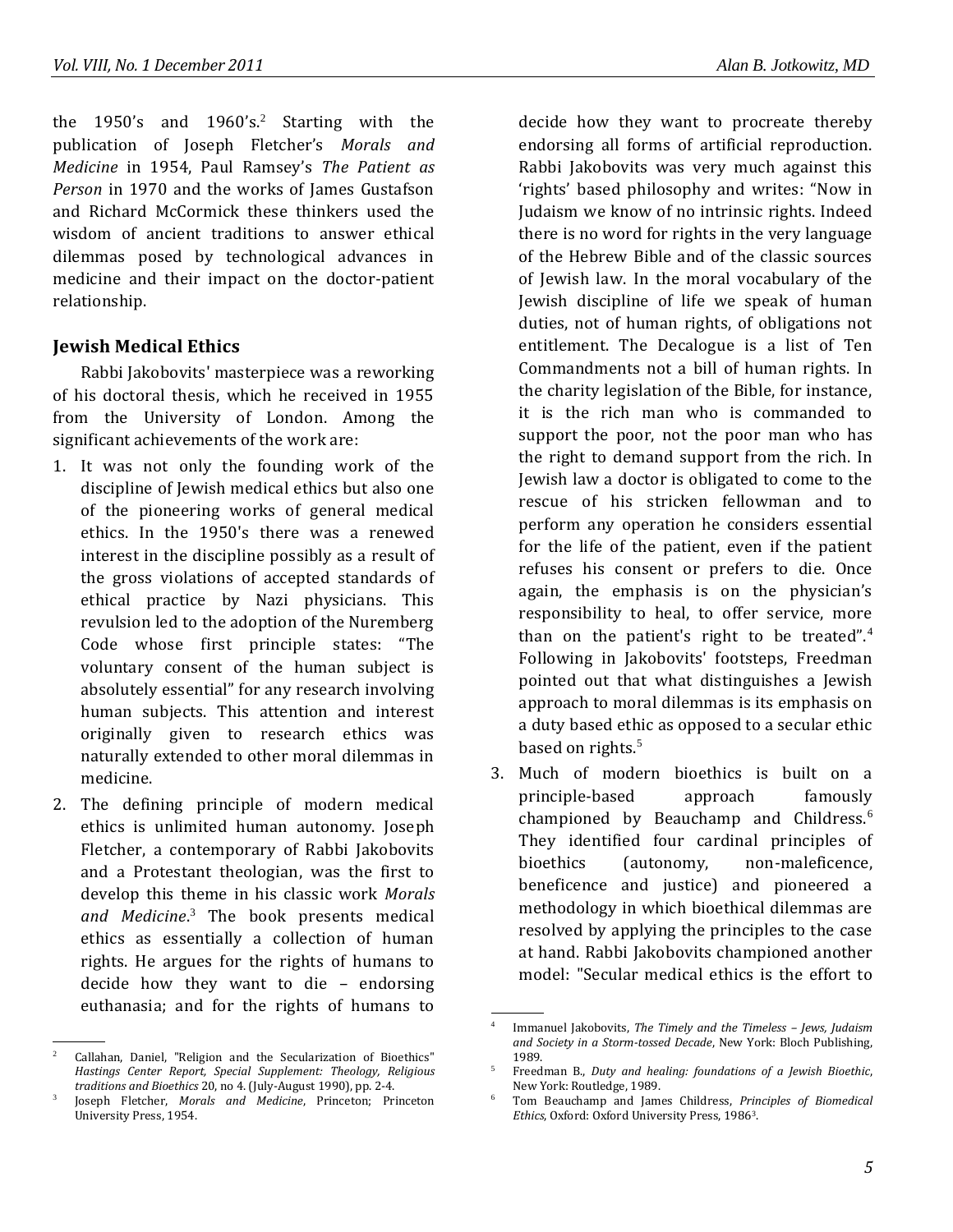turn ethical guidelines or rules of conscience into law i.e. into legislation. Attempts are made constantly to choose ethical insights and then to gradually distill these into legislative laws adopted by different legislatures, Jewish medical ethics does the reverse. We determine law or legislation, distill it, and then come to the conclusion that it contains certain ethical guidelines. Thus Jewish medical ethics derives from legislation. It does not lead to legislation. We look at legislation as rulings of law that have been given i.e. *halacha* which means law or legislation and then try and extrapolate ethical rules from the legislation. Therefore the Jewish concept of medical ethics is the very reverse of that commonly accepted in civilized countries of the world.<sup>7</sup> According to this model how then do we determine the law? Throughout his book Rabbi Jakobovits uses the methodology of casuistry. In this method new dilemmas are compared to existing previously adjudicated cases in order to reach an acceptable conclusion. This method is very familiar to students of Talmud and Rabbi Jakobovits uses it extensively in his book. In a critique of Jakobovits' work Gellman writes that there is a theory that "modern problems are too great a challenge for an ancient faith and legal corpus to confront".<sup>8</sup> Implicit in the work is that the answers to modern dilemmas in bioethics can be found by extensive analysis of the Talmudic sources and the responsa literature. There exist ample rabbinical sources for legal conclusions to be reached regarding such important issues as abortion and artificial reproduction. Admittedly, there are modern dilemmas such as reproductive cloning and allocation of scarce resources in which it is difficult to find precedent cases. In these circumstances other accepted Jewish legal

methodologies beyond casuistry need to be used.

- 4. Rabbi Jakobovits' work is not limited to the Jewish sources but as reflected in its full title, *Jewish Medical Ethics: a comparative and historical study of the Jewish religious attitude to medicine and its practice*, it was also a comparative study of other theological approaches to medical ethics. At the time of its writing, the most fully developed competing system was the approach of the Catholic Church grounded in natural law and Rabbi Jakobovits frequently compares and contrasts it to the Jewish model. He is also not hesitant about taking an historical approach and compares the Jewish system with Greek and Roman law. This comparative approach is missing among many modern scholars in Jewish medical ethics but it is found in the works of Avraham Steinberg and J. D. Bleich. Rabbi Jakobovits also believed strongly that Jewish medical ethics can contribute "to the solution of some of the most crucial moral and social problems of our own day" implying it has universal ethical relevance.
- 5. Rabbi Jakobovits was obviously, not only a highly published academic but an esteemed rabbinical figure rising to become Chief Rabbi of the British Empire, after serving distinguished congregations in Dublin and New York, and as such was also a highly regarded *halachic* decisor, particularly in the field of Jewish medical ethics. However, he comments "With the decline of the professional rabbinate and the ascendancy of rabbinical deans as the arbiters of Jewish law and religious policies, the present tendency is increasingly in favor of the latter group. This development is not without considerable consequence to current trends in *halacha*. Practicing rabbis are of necessity exposed to the problems, thinking and pressures of the often religiously alienated masses in the communities they serve, much more than scholars and teachers ensconced in the rarified atmosphere of learning together

 <sup>.</sup> 7 Immanuel Jakobovits, "The role of Jewish medical ethics in shaping legislation", in Fred Rosner, ed., *Medicine and Jewish Law*, Northvale, N.J.: Jason Aronson, 1990, pp. 1-18.

<sup>8</sup> Marc Gellman, 1993 "On Immanuel Jakobovits" in Allen Verhey and Stephen E. Lammers, eds., *Theological Voices in Medical Ethics*, Grand Rapids, Mich: Wm. B. Eerdmans Publishers, 1993.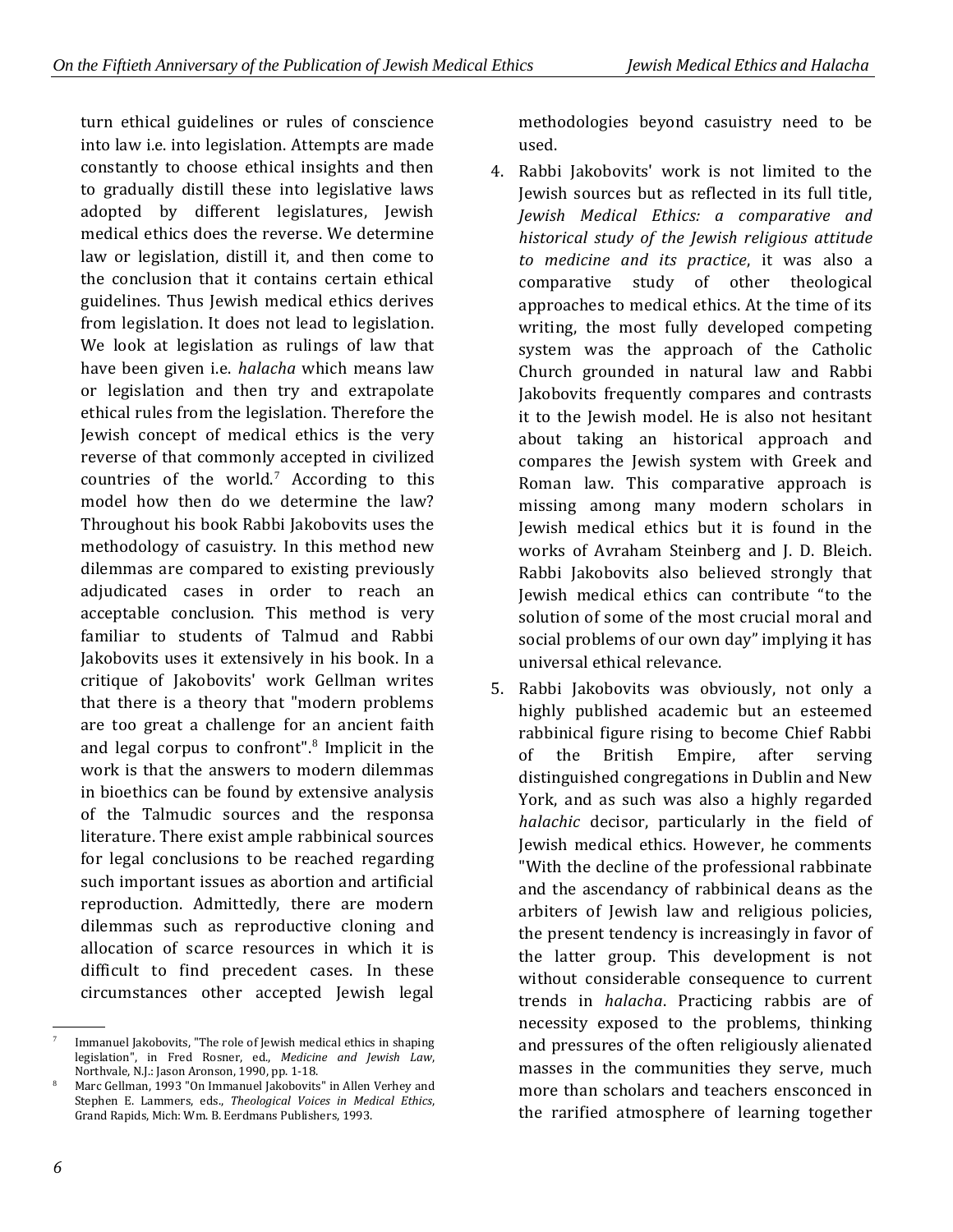with disciples who, these days, frequently exceed the zeal of their masters. This factor naturally contributes to the distinctly conservative orientation in the rabbinic law today".<sup>9</sup> It is not clear if Rabbi Jakobovits is lamenting this turn of events or simply making a sociological observation on the current *halachic* environment.

6. In the preface to *Jewish Medical Ethics* Rabbi Jakobovits writes:

"When the quest for knowledge and power is unhemmed by moral considerations and the fundamental rights of man, as conferred and defined by his creator, are swept aside in the blind march to mechanical perfection, the ramparts protecting mankind from self destruction are bound to crumble. Today the contest between science and religion is no longer a competitive search for truth as in the former tines. It is a struggle between excesses and controls, between the supremacy of man's creations and man himself".<sup>10</sup>

In this paragraph written in 1959 Rabbi Jakobovits anticipates some of the concerns of the bioconservatives such as Paul Ramsey and Leon Kass, who were also inspired by religious sentiments. Like Rabbi Jakobovits, they were wary of the repercussions of human technological achievements unchecked by moral discernment.

### **Conclusions**

Despite its publication fifty years ago *Jewish Medical Ethics* remains an indispensable source for study in the field. It set the standard for an approach to Jewish ethics grounded in the rabbinic tradition and develops a comprehensive Jewish theology towards bioethics. Rabbi Jakobovits was able to make technical Talmudic concepts

.

accessible to the non-rabbinically trained scholars and the educated layman. New works in the field should follow this model and show the relevance of the ancient tradition to modern dilemmas in bioethics.

# *International Responsa Project*

*When a medical procedure raises ethical, moral, or halachic questions, advice from a reliable source is needed. The International Responsa Project provides this service to people all over the world who send their questions – some general and theoretical, some specific and technical – via e-mail (irp@medethics.org.il), website (www.medethics.org.il), telephone, fax, and post. The questions are answered as quickly as possible by one of the rabbi-doctors at the Institute. The following are samples of recent questions and their answers. Please note that these are answers to specific questions and no general halachic conclusions should be drawn. A competent halachic authority should always be consulted.*

**Subject:** reconstruction (involving medical tatooing) after mastectomy **Answered by:** Rabbi Mordechai Halperin, M.D.

*I am a 46-year-old single (but looking) woman who had a mastectomy and breast reconstruction after having been diagnosed with breast cancer a little less than two years ago. The second stage of the reconstruction involves creating a new nipple and then tattooing the skin around to match the areola of the other breast using micropigmentation/medical tattooing. Is such a procedure halachically permissible?*

*What are the halachic issues involved? Is there a heter available for such a procedure?*

*thank you very much*

<sup>9</sup> Jakobovits (see note [1,](#page-0-0) *supra*), p. 259.

See n[. 1](#page-0-0) *supra*.